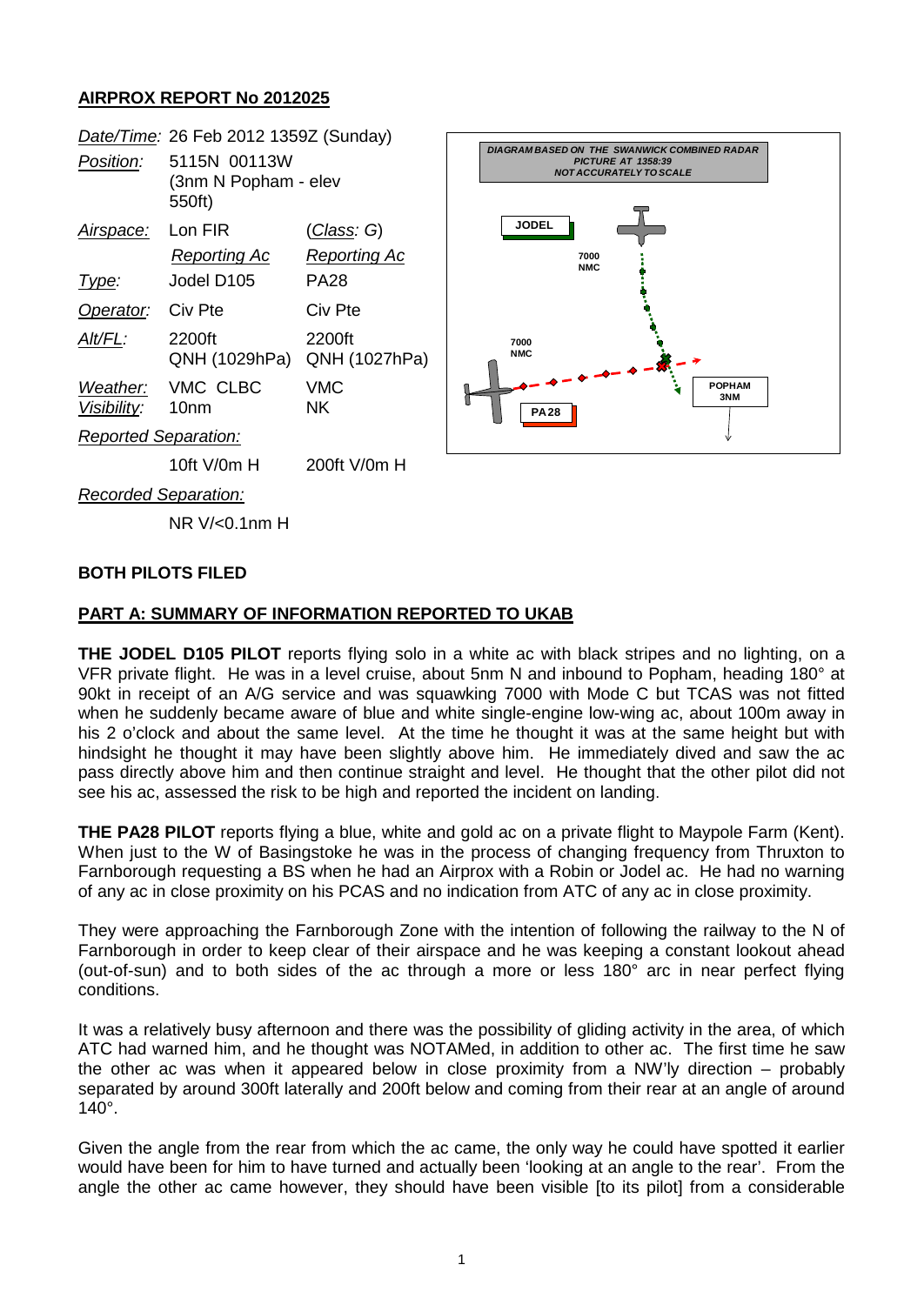distance, particularly given the visibility on the day and avoidance action could and should have been taken by the other pilot.

His initial reaction, apart from anger and alarm, was that he would file an Airprox report himself but pressure of work initially prevented him from doing so.

Also he thought that the other ac had most likely not been using a transponder as there was no warning of him on his PCAS and he considered that identifying the other ac would be difficult so there was no urgency to making his report.

It was a close encounter and one which he considers could and should have been avoided had the other pilot been keeping a good look out.

**ATSI** reports that the Airprox occurred at 1358:40, in Class G airspace, 2.7nm N of Popham Airfield, between a Jodel DR105A (DR105) on a VFR flight from Hinton in the Hedges to Popham (EGPO), and a Piper PA-28R-200 Cherokee Arrow (PA28) on a VFR flight from Thruxton (EGHO) to Maypole (EGHB).

CAA ATSI had access to Farnborough RT and area radar recordings together with written reports from both pilots and the FPS for the PA28 provided by Farnborough. Both ac were equipped with Mode S.

The Farnborough Weather was:

METAR EGLF 261350Z 240/5KT 210V360 9999 FEW029 11/05 Q1028=

At 1355:50, radar recording shows the distance between the two ac was 8.6nm on converging headings. The DR105 is shown, 7.1nm N of Popham, squawking 7000 without Mode C level reporting, tracking S. The DR105 pilot's report indicated that he was in communication with Popham (A/G) but not in receipt of an air traffic service.

The PA28 is shown 7nm WNW of Popham, squawking 7000 without Mode C level reporting, tracking E. The PA28 pilot's written report indicated that the pilot was in the process of changing frequency from Thruxton (A/G) to Farnborough and therefore not in receipt of an Air Traffic Service at the time.

The two ac continued on their respective tracks and at 1358:40, radar recording shows them in close proximity. The PA28 is shown in the DR105's 1 o'clock at a range of 0.1nm, crossing from right to left. The written reports from the pilots indicated that both ac were at an altitude of 2200ft.

[UKAB Note 1: The incident took place between sweeps on Swanwick combined radar recording, immediately after the sweep at 1358:39 (shown above). The horizontal separation is projected as being 0 at about 1358:43; neither ac is displaying Mode C information but both show elementary Mode S].

At 1359:50, after the Airprox had occurred, the PA28 pilot contacted Farnborough LARS W and reported approaching Basingstoke at an alt of 2200ft but he did not mention the close proximity of another ac. Farnborough allocated a squawk of 0431 and agreed a BS. At that point the DR105 is shown overhead Popham and 4.5nm SW of the PA28.

Neither of the two ac was in receipt of an Air Traffic Service. CAP 774, UK Flight Information Services, Chapter 1, Page 1, Paragraph 2, states:

'Within Class F and G airspace, regardless of the service being provided, pilots are ultimately responsible for collision avoidance and terrain clearance, and they should consider service provision to be constrained by the unpredictable nature of this environment. The Class F and G airspace environment is typified by the following: